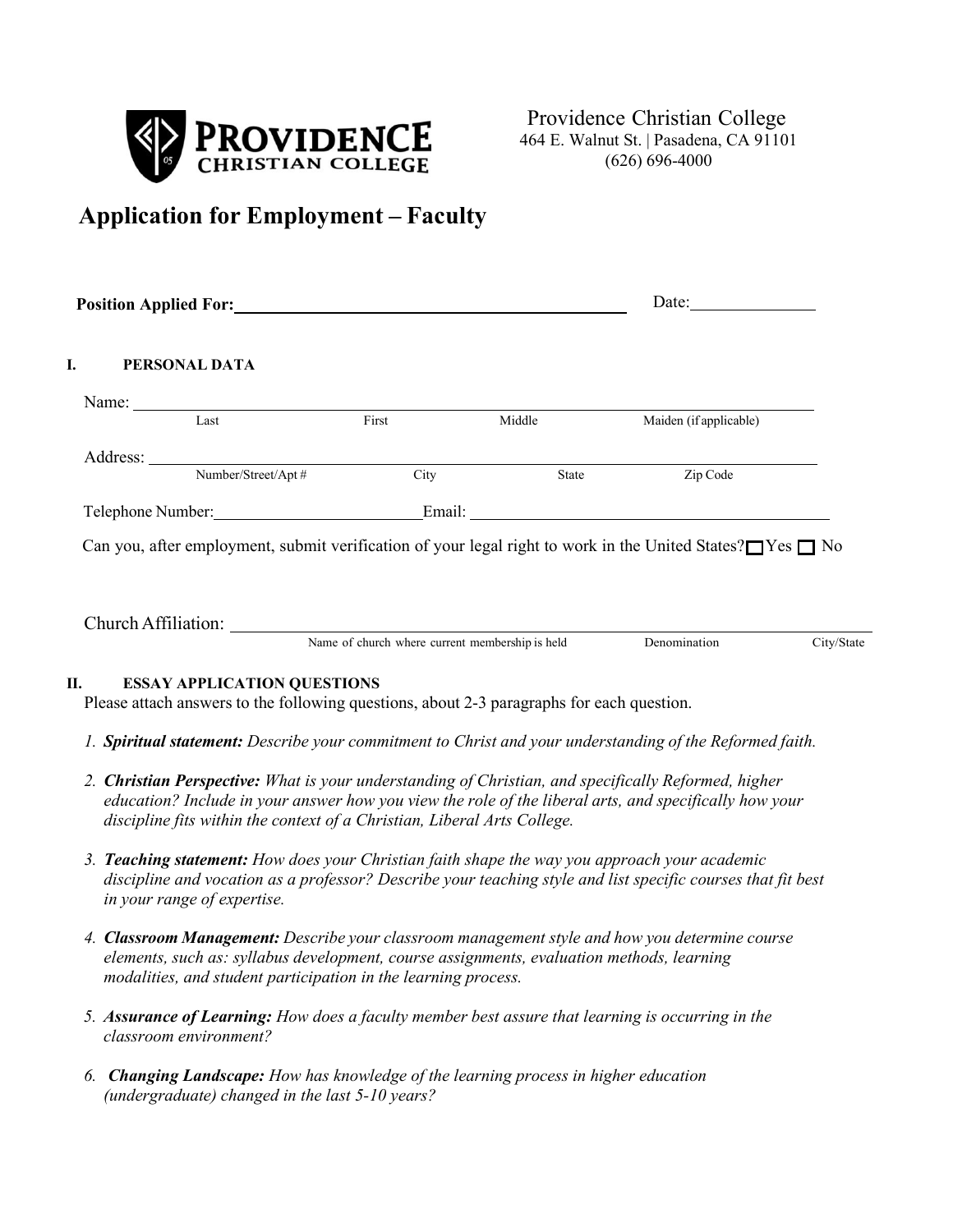#### **III. REFERENCES**

Provide name and contact information of at least four persons familiar with your academic and professional background. At least one person should be able to speak about your Christian commitment.

| Name/Title | <b>Mailing and Email Address</b> | <b>Phone</b> | Relationship |
|------------|----------------------------------|--------------|--------------|
|            |                                  |              |              |
|            |                                  |              |              |
|            |                                  |              |              |
|            |                                  |              |              |
|            |                                  |              |              |
|            |                                  |              |              |
|            |                                  |              |              |
|            |                                  |              |              |

## **IV. ADDITIONAL REQUIRED COMPONENTS TO BE CONSIDERED A COMPLETE APPLICATION**

# **Along with this completed form, please include:**

- 1. Answers to the 6 Application Essay Questions, section II.
- 2. Completed Faculty Expectations Form, section VI.
- 3. Completed doctrinal review and interaction form, sections VII-X.
- 4. Current Curriculum Vitae, with cover letter.
- 5. Transcripts of all undergraduate and graduate work completed to date. (These may arrive separately.) (Unofficial transcripts are acceptable for the application; official transcripts must be verified before hire.)
- 6. Optional: You are invited to include reference letters, teaching evaluations, course syllabuses, examples of scholarly activity, or other information that may be helpful in the assessment of your candidacy.

## **V. SIGNATURE**

I certify that all information on this application for employment is true and correct to the best of my knowledge.

| Applicant's Signature | Date |
|-----------------------|------|
|-----------------------|------|

*Providence Christian College endeavors to diversify its faculty and administration within the framework of its mission. The institution does not unlawfully discriminate against anyone based on race, color, national origin, ethnicity, gender, age, military service status, physical or mental disability, and/or medical condition, consistent with federal and state requirements for nondiscrimination in employment.*

**All materials must be received for applications to be considered. Send materials (email preferred) to:**

*Human ResourcesDepartment Providence Christian College 464 E Walnut St. Pasadena, CA 91101*

*- or -*

*Email to: [HR@ProvidenceCC.edu](mailto:HR@ProvidenceCC.edu)*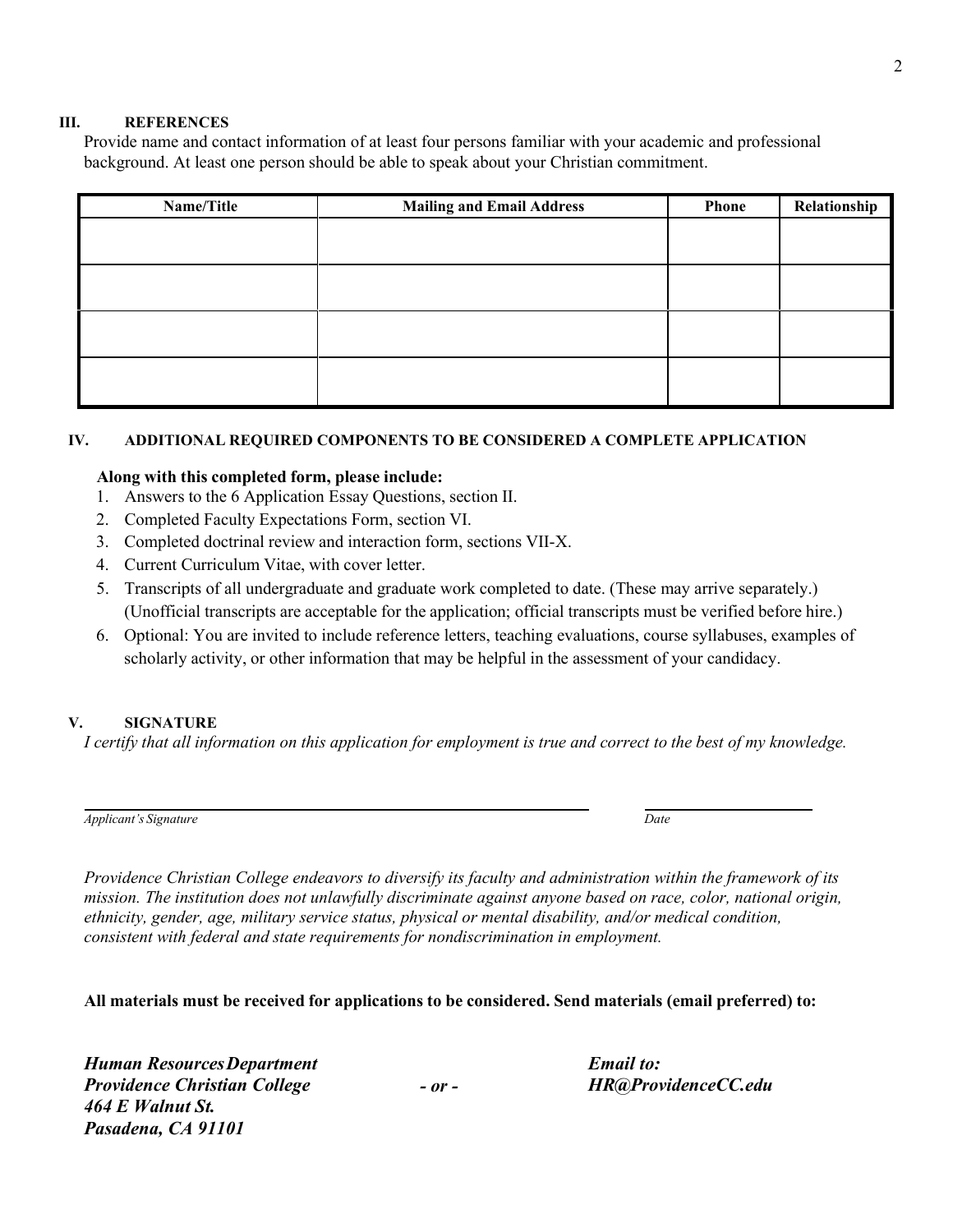# **VI. FACULTY EXPECTATIONS**

As a Reformed college committed to a Christian perspective on all of life, Providence Christian College has some distinctive expectations of faculty and administrators. These include:

- 1. All administrators and full-time faculty, prior to appointment and as an ongoing condition of employment, are expected to affirm that the system of doctrine taught in the to The Three Forms of Unity (The Belgic Confession, The Heidelberg Catechism, and The Canons of Dort) and/or The Westminster Standards (The Westminster Confession of Faith, and The Westminster Larger and Shorter Catechisms) are in full agreement with the system of doctrine taught in the Bible. The confessional position of Providence Christian College is shaped by the following clarifications. Please inform the committee chair during the application process of any qualifications or exceptions to the confessions or on these points:
	- a. Providence Christian College recognizes the diversity of positions on creation described in the Presbyterian Church in America's Report of the Creation Study Committee as consistent with the Reformed confessions. Faculty whose positions on creation fall outside of those described, or who believe any of these positions are unacceptable for Christians, should make this known to the committee chair. The full PCA report on creation is available at: https://pcahistory.org/pca/digest/studies/creation/report.html
	- b. Subscription to the Reformed confessions includes the sections on the administration of baptism to infants(paedobaptism).
	- c. As a non-denominational college, Providence Christian College does not have an officialstance on the ordination ofwomen.
	- d. Subscription to the confessions assumes and expects membership in and faithful attendance at a church that is Reformed in theology and practice during employment at Providence.
- 2. Providence Christian College believes that, in keeping with its mission statement, its employees should evidence commitment, both professionally and personally, to the Lordship of Jesus Christ in education at all levels; consequently, Providence Christian College requires that the minor, school-age children of its full-time employees either be enrolled in Christian schools or be provided with a Christian home-schooled education. Elementary and high school scholarships may be provided to help meet this expectation.
- 3. Providence Christian College upholds Christian ethical teachings, as defined in Scripture and the Reformed confessions. Specifically, faculty members are expected to support both professionally and personally the position that pre-marital, extra-marital, and same-sex sexual relations are sinful and therefore unacceptable for members of Providence Christian College community. Candidates should inform the committee chair in cases of divorce; reasons other than marital unfaithfulness (Matthew19:1- 12) by one's spouse or abandonment by an unbelieving spouse (1 Corinthians 7:12-14) will be evaluated on an individual basis. Applicants must inform the committee chair of any of the following to be evaluated on a case-by-case basis: past criminal convictions; charges of abuse, harassment, or molestation; issues of gender identity confusion/transgenderism; or a history of addiction to alcohol, drugs, pornography, sex, gambling, or other such areas.

More on the history and orientation of Providence Christian College can be found at: <http://www.providencecc.edu/about-providence/>

By signing here, I agree that I have read and agree with this statement entitled "Faculty Expectations":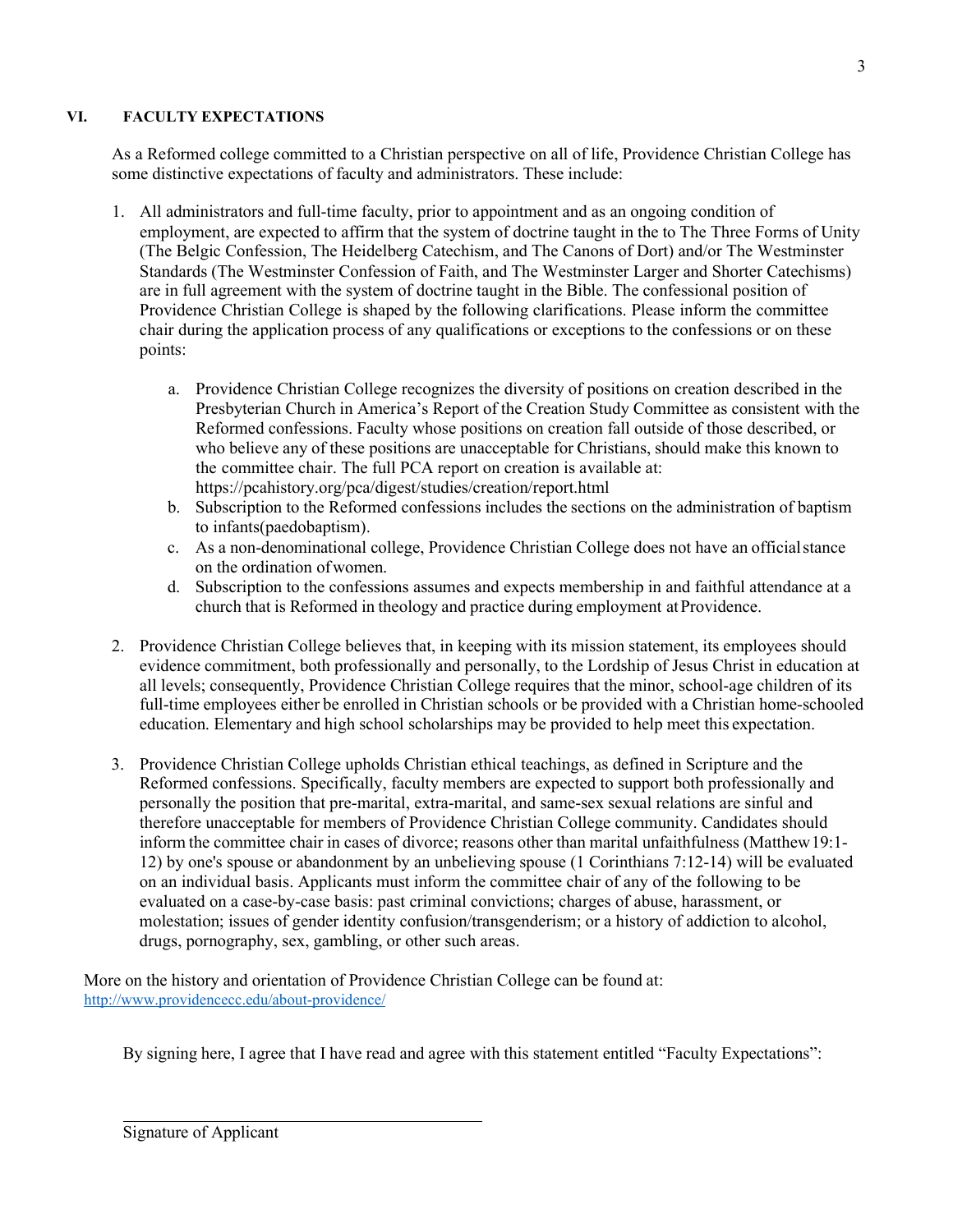## **VII. STATEMENT OF PURPOSE AND DOCTRINE**

Providence Christian College belongs to Reformed Christians of various backgrounds who want their posterity to come under the covenant claims of Jesus Christ, who want the church of Christ to prosper, and who want our culture transformed for His glory. This statement of purpose and doctrine is presented here, as originally conceived by the founders of the organization, have been and continue to be, the stated theological position of Providence Christian College and are an essential part of the of the College.

**Instructions for faculty applicant:** After each statement, respond with your understanding and support of that distinctive on the area provided below each statement:

1. Providence Christian College has as its basis for all of its activities and teaching the Holy Scriptures, the infallible, inerrant, Word of God. These Scriptures are God's inspired revelation of Himself, His work, and His plan for all of history and humankind. Because the Bible is His authoritative revelation, all things must be measured according to its standard, and all of life must be lived in obedience to it.

2. Therefore, Providence Christian College willingly submits itself to the Triune God of the Scriptures, and enthusiastically confesses that the Bible gives us the essential principles which direct our educational philosophy and task. Though God grants and expects us to use the freedom to discover, analyze, interpret, teach and apply the knowledge gained from His revelation, we employ this freedom responsibly only when our educational activity is carried out in submission to the Scriptures. The Scriptures alone are the glasses through which we can truly see, understand, interpret, and discover the character of creation, reality, and the very nature and purpose of life.

3. The Bible reveals to us that, according to His sovereign will, God the "Father through the Word, that is, through His Son, has created out of nothing heaven and earth and all creatures, when it seemed good to Him...."<sup>1</sup> The Bible tells us, "Through him all things were made; without him nothing was made that has been

<span id="page-3-0"></span><sup>1</sup> Belgic Confession (BC), Article 12; Psalm 19:1-4; 33:6; I Corinthians 8:6; Hebrews 11:3; Westminster Confession of Faith (WCF), IV.1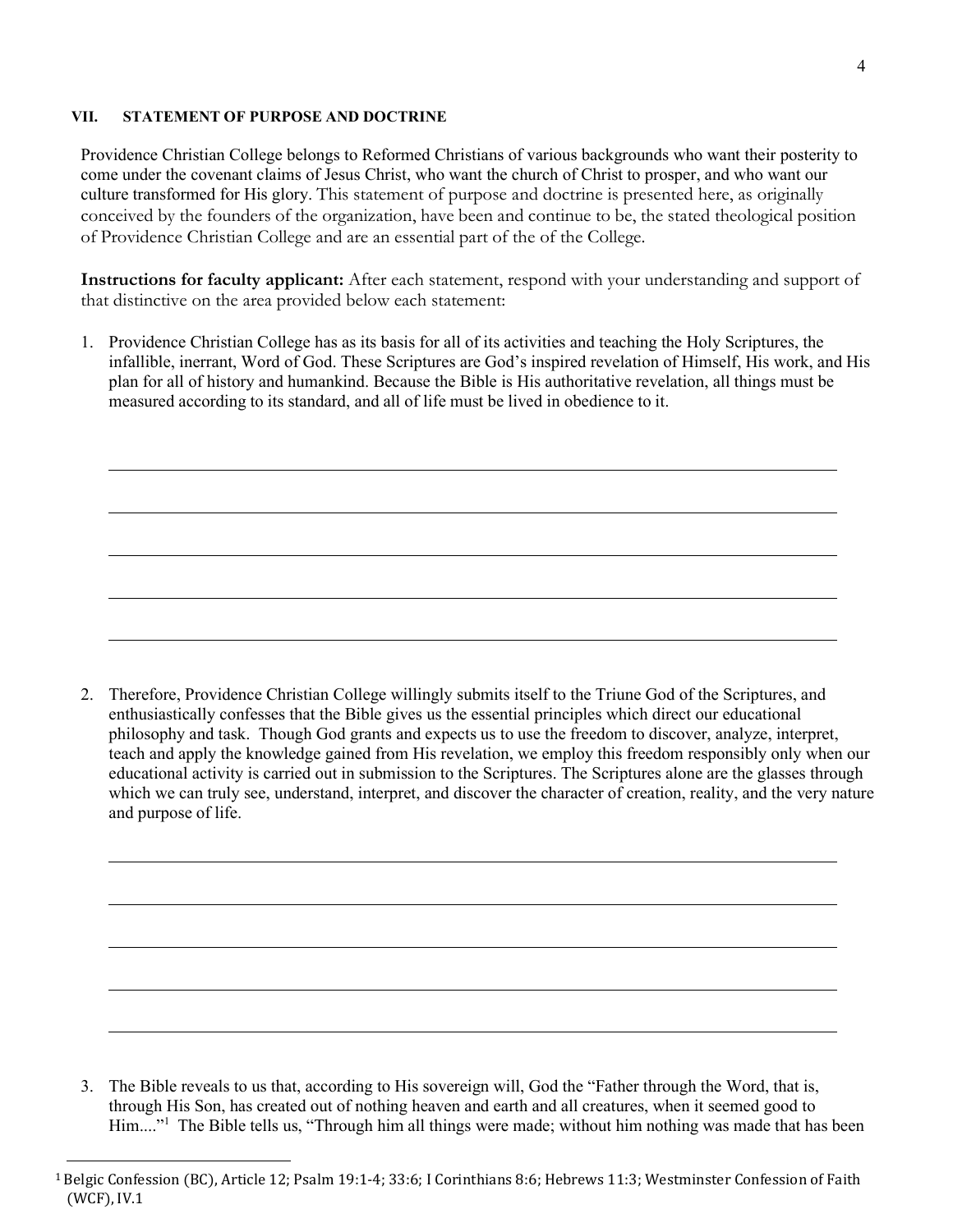made," and "all things were created by him and for him.["2](#page-4-0) The creation finds its true purpose for existence only in Christ.<sup>3</sup> Therefore, we establish and maintain truly Christ-centered places of education which clearly and unashamedly promote a Christian world and life view in which students are taught and motivated to bring every thought into captivity and obedience to Christ.

4. The Scriptures also reveal that God in His sovereignty owns, controls, rules and cares for His creation<sup>4</sup> As Reformed Christians we gladly submit to and openly confess the providence of God in all that we do, including our educational task. "We believe that this good God, after He had created all things, did not abandon them or give them up to fortune or chance, but that according to His holy will He so rules and governs them that in this world nothing happens without His direction.["5](#page-4-3) Therefore, in our study of the creation and of history, we not only explore the sovereign providence of God, but we also engage in this study with dependence on the regularity that God continues to maintain in His creation by His providential care.

5. The Triune God reveals Himself by His creation.<sup>6</sup> Therefore, in education, as we discover the order, intricacies, beauty, and true purposes of His creation, we come to see the wisdom, power, and glory of God Himself, for God has spoken of Himself in His "eloquent book.["7](#page-4-5) We believe "that He has given to every creature its being, shape, and form, and to each its specific task and function to serve its Creator.["8](#page-4-6) This speaks of the variety within creation, each part and creature thereof required to fulfill the mandate for which God created it. Our educational endeavors must explore and appreciate both the diversity and unity within God's creation.

<span id="page-4-0"></span><sup>2</sup> John 1:3; Colossians 1:16

<span id="page-4-1"></span><sup>3</sup> Romans 11:36; II Corinthians 10:5

<span id="page-4-2"></span><sup>4</sup> Psalm 103:19; 104; Hebrews 1:3; Colossians 1:17

<span id="page-4-3"></span><sup>5</sup> BC, Article 13

<span id="page-4-4"></span><sup>6</sup> Romans 1:18

<span id="page-4-5"></span><sup>7</sup> BC, Article 2; Psalm 19:1-4; WCF, IV.1

<span id="page-4-6"></span><sup>8</sup> BC, Article 12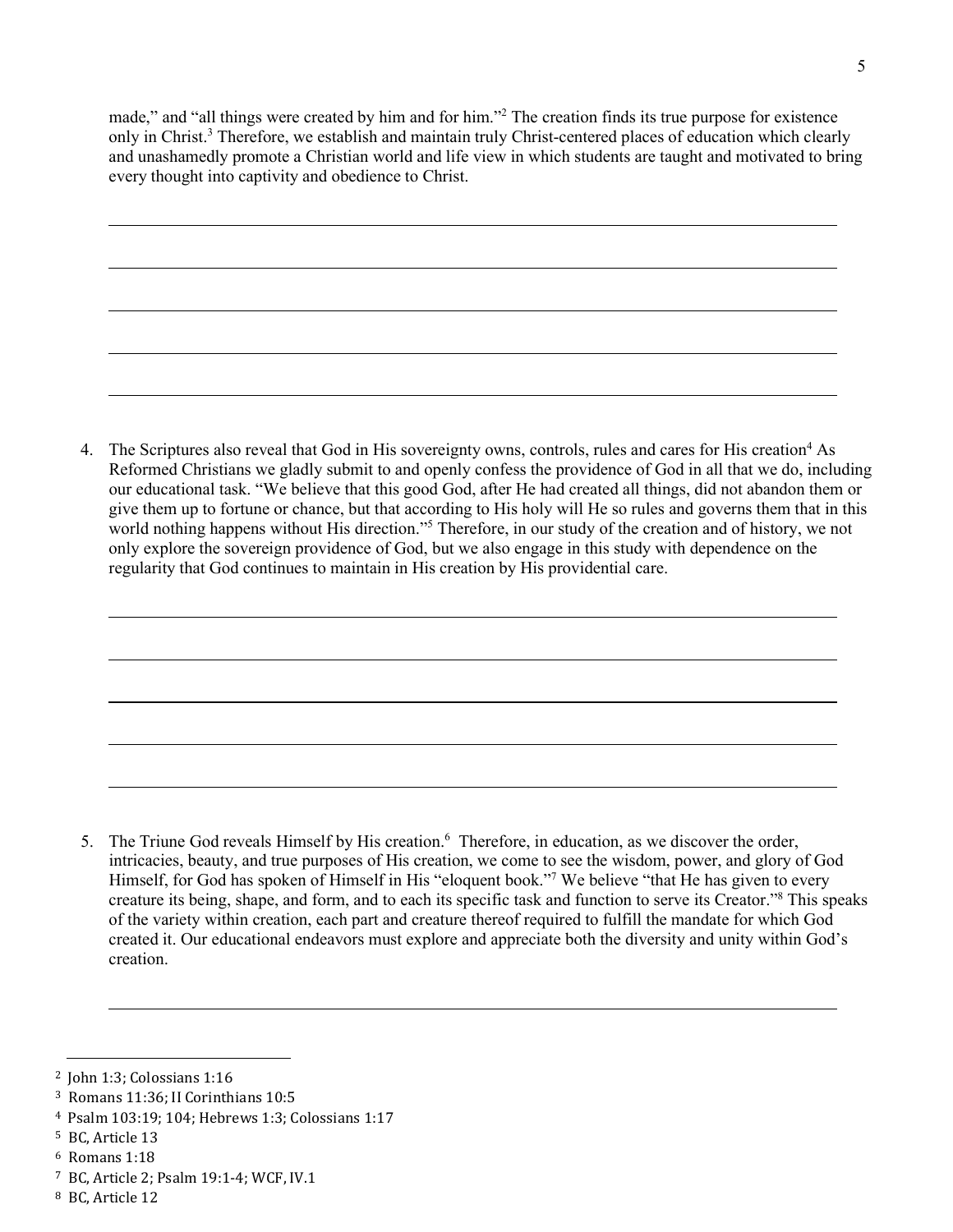6. Moreover, God made all human beings in His own image, reflecting God's knowledge, righteousness, and holiness.<sup>9</sup> God calls mankind to live in covenantal fellowship with and obedience to Himself. He has mandated all people to fulfill the offices of prophet, priest, and king for His glor[y.10](#page-5-1) Therefore, having been made in God's image, we also possess the responsibility and privilege, as those who bear these offices, to educate ourselves and our posterity so that we will reflect God's knowledge, righteousness, and holiness more faithfully in the fallen world.

7. Man's fall into sin resulted in a broken covenantal relationship with God. We do not and cannot fulfill our offices obediently apart from the grace of Jesus Christ. We have become totally depraved in the very core of our being so that, in our sinful nature, we "...exchange the glory of the immortal God for images..." made according to our own evil imaginations.<sup>11</sup> Because of man's fall into sin, God's creation is subject to His curse. Therefore, as God's image bearer, mankind also experiences His curse and its results: death, misery, separation from our Creator, the distortion of the image of God, hatred, pollution of heart and the universe itself.<sup>12</sup>

8. Christian education must recognize that the creation exhibits the consequences of our fall and that mankind's mind is darkened by sin so that we are prone to deny God. Nevertheless, God continues to reveal Himself in

<span id="page-5-0"></span><sup>9</sup> Genesis 1:27; BC, Article 14; WCF, IV.2

<span id="page-5-1"></span><sup>10</sup> Heidelberg Catechism (HC), 31-32

<span id="page-5-2"></span><sup>11</sup> Romans 1:21-23, 3:10-18

<span id="page-5-3"></span><sup>12</sup> Romans 8:18-22; Genesis 3:17-19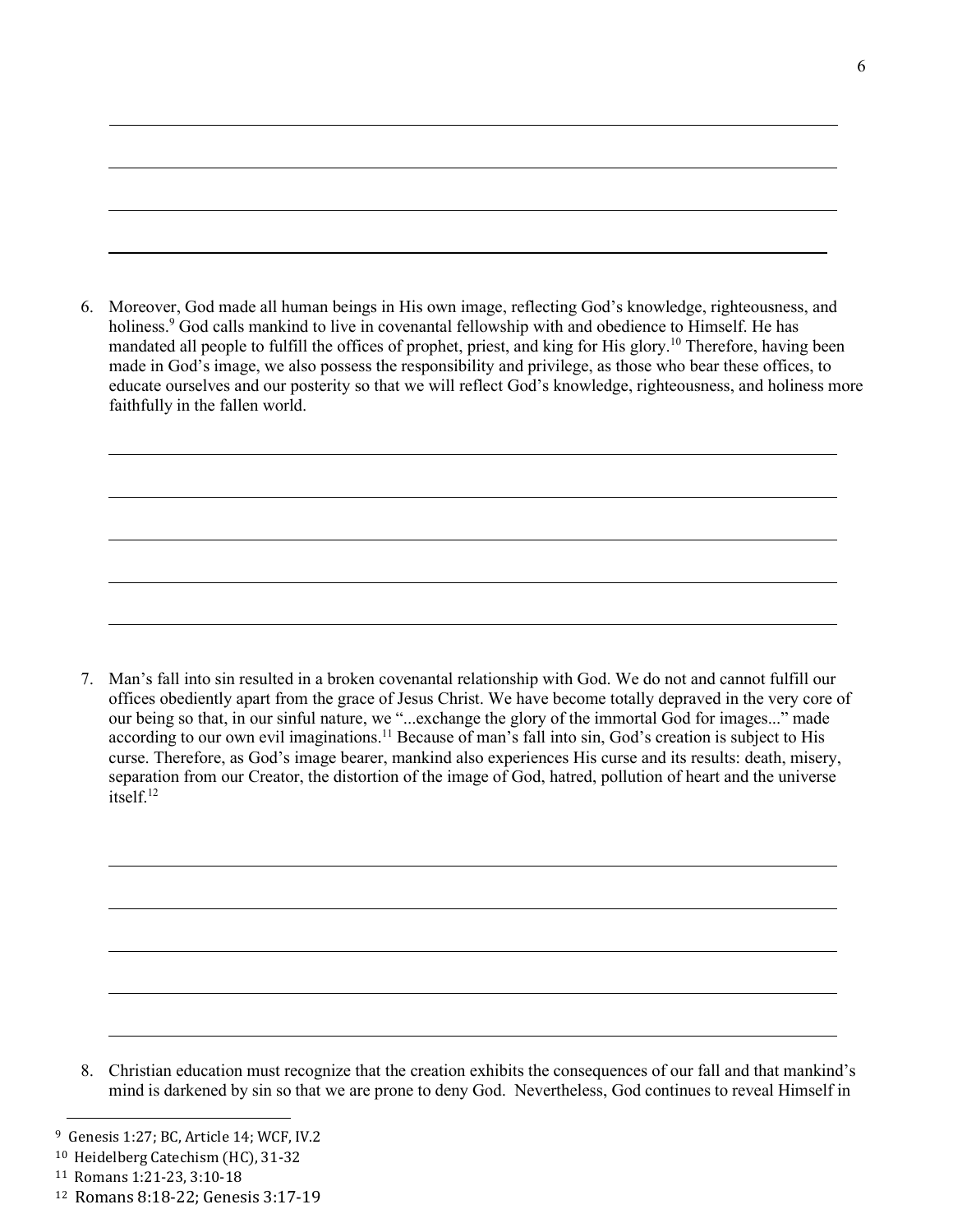the creation and the conscience of men. Though sin has deeply affected every part of our being, and though the hearts and minds of unbelievers cannot understand the true meaning of life, the world, and God's purposes, fallen mankind nevertheless retains some knowledge of God, some understanding of His creation, and some awareness of God's will due to His gracious preservation of creation. Therefore, Christians may utilize the discoveries and thoughts of non-Christians when these discoveries are approached with discernment and interpreted in the light of God's word.

9. The Bible reveals to us, however, that His divine plan is to restore what has been broken and shattered by sin. Out of the fallen human race God has chosen a people for Himself in order to make them into a kingdom of royal priests[.13](#page-6-0) He has sent His Son, Jesus Christ, the Living, incarnate Word, as the only way of redemption for mankind and the restoration of His creation.<sup>14</sup> He died and rose again bodily from the grave to bring His elect people by the work of the Holy Spirit into the new covenant, the covenant of grace, to restore His creation, and to reign eternally as Lord of His church and of all that He has made.<sup>15</sup>

10. Because Christ has all authority on earth and in heaven He calls His people to express and promote His saving rule everywhere in all areas of life and the creation,<sup>16</sup> including education. Therefore, though we can only make an imperfect beginning, we seek joyfully to fulfill this servant task, by the grace of Jesus Christ, as His redeemed people while realizing that we live in a world full of unbelief and rebellion against the Creator and His commands.

- <span id="page-6-0"></span><sup>13</sup> Ephesians 1:3-14
- <span id="page-6-1"></span><sup>14</sup> John 1:1, 14
- <span id="page-6-2"></span><sup>15</sup> Ephesians 1:22-23

<span id="page-6-3"></span><sup>16</sup> Matthew 28:18-20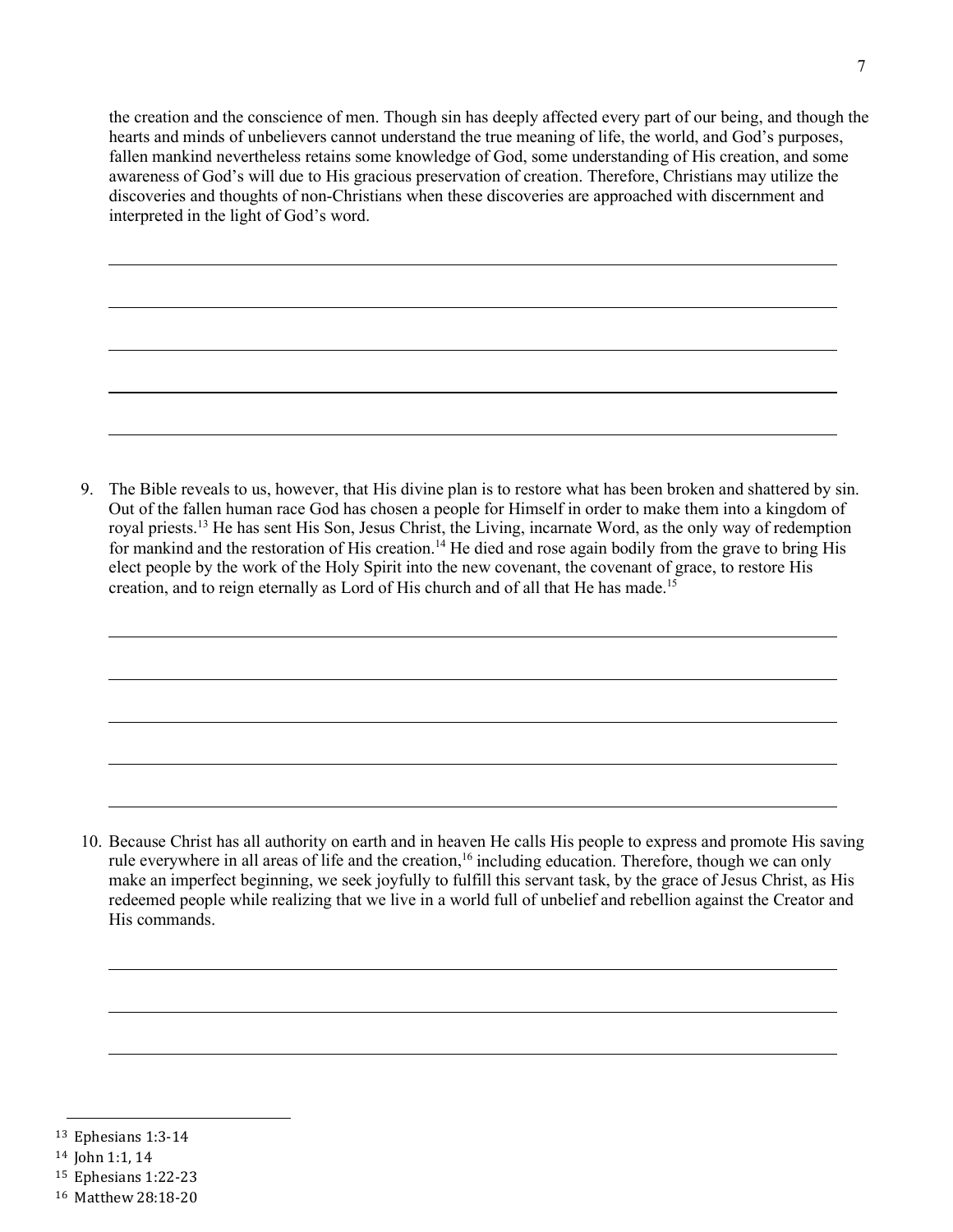#### **VIII. CONFESSIONAL CONCURRENCE**

Providence Christian College in all aspects of its life and learning shall seek to reflect the Lordship of Jesus Christ gladly and visibly from a Reformed Biblical perspective, therefore all courses will be taught in accordance with the Bible, God's infallible and inerrant Word, as it is interpreted by the following **Reformed Confessional Standards: The Belgic Confession, The Heidelberg Catechism, The Canons of Dort, The Westminster Confession of Faith, and The Westminster Larger and Shorter Catechisms.**

1. What is your understanding and support of these Confessional documents? If you have any areas in which your viewpoint differs, what area is there a divergence of viewpoint? Please use the area provided below for each statement, or provide additional type-written material on your position:

## **IX. THEOLOGICAL DISTINCTIVES**

In addition to the Confessional Standards, the following Theological Distinctives indicate the College's understanding of, and teaching position on, certain points that could be subject to various interpretations.

1. **Sexual standards:** We believe that, for our benefit, God has provided boundaries for the expression of human sexuality. Providence Christian College has deeply held religious beliefs, based upon biblical principles and our Confessional Standards, that only marriage between one man and one woman is God's intention for the joyful fulfillment of sexual intimacy. According to the Scriptures, Christians will uphold sexual abstinence among the unmarried (1 Cor. 6:18) and the sanctity of marriage between a man and a woman (Heb. 13:4). Therefore, it is our deeply held religious belief that Scripture condemns all forms of sexual immorality such as pre-marital sex, adultery, homosexual behavior, pornography, and all other sexual relations outside the bounds of monogamous marriage between one man and one woman (Matt. 5:27-28; Rom. 1:21-27; 1 Cor. 6:9-10; Gen. 2:24; Eph. 5:31). Sexual practices that are divorced from loving, covenantal marriage relationships between and a man and a woman distort God's intentions and result in sinful behavior.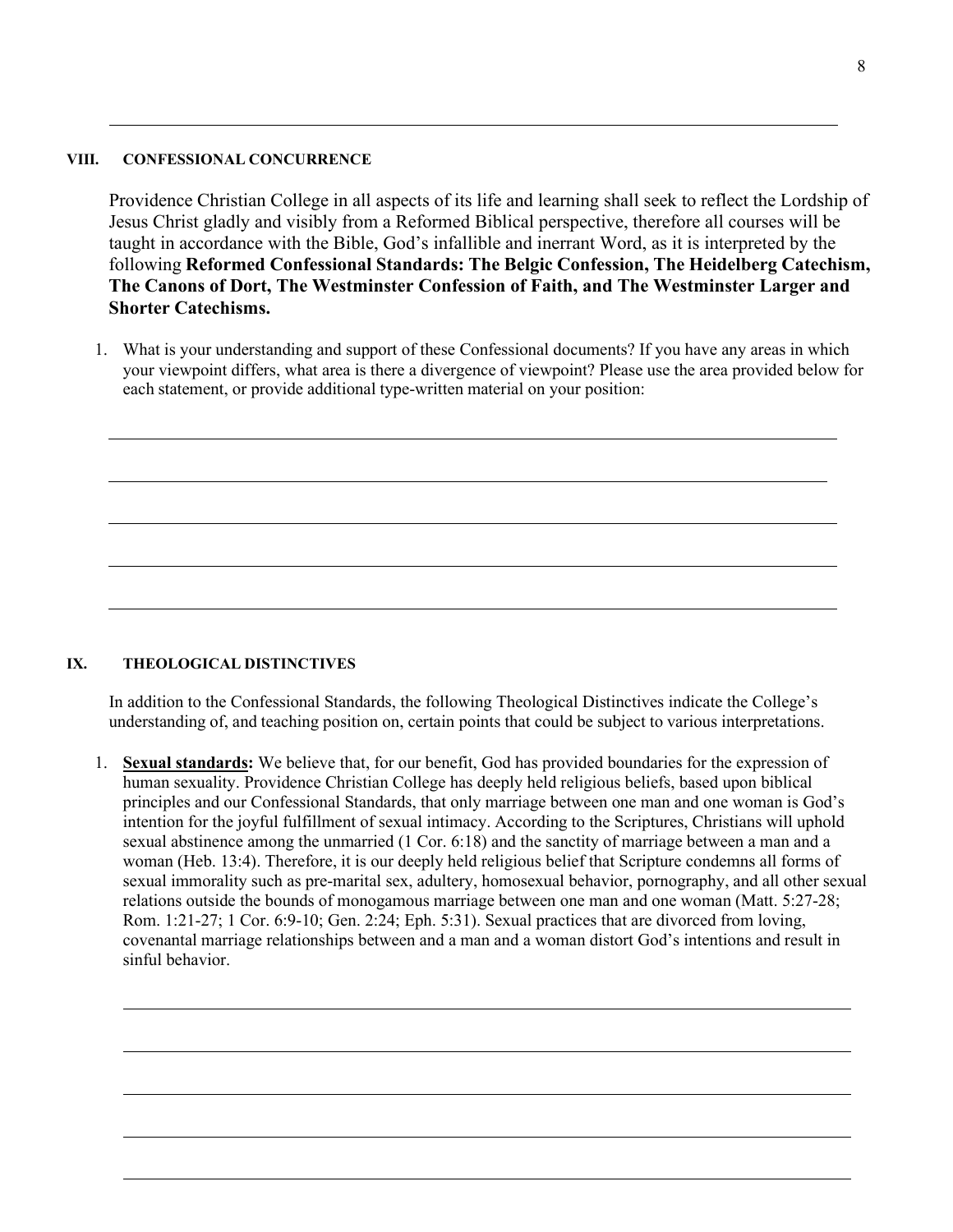2. **Protection of Human Life:** Providence Christian College has strong convictions based on Scripture that affirm the sanctity of human life, including the life of an unborn child (Gen. 1:26-31; Psalm 22:10-11; 139:13-15; Gal. 1:15; WCF 4.2; HC Q 6; BC 14).

3. **Gender and Transgender Issues:** It is Providence Christian College's deeply held religious belief that human gender is assigned by God at birth and that birth gender may not be changed (Gen. 1:27; 5:2; Matt. 19:4). A person's expression of gender should be consistent with his or her birth or biological gender. Therefore, Providence Christian College will not support persistent or conspicuous displays of cross-dressing or other expressions or actions that are deliberately discordant with birth or biological gender. Further, the college, for reasons of our deeply held religious beliefs, requires that the use of restrooms and changing facilities conform to one's birth and biological gender. We will deal with such matters within the appropriate pastoral, disciplinary, and due process procedures of the college.

4. **Creation:** Providence Christian College recognizes the diversity of positions on creation described in the Presbyterian Church in America's Report of the Creation Study Committee as consistent with the Reformed confessions. Faculty whose positions on creation fall outside of those described, or who believe any of these positions are unacceptable for Christians, should make this known to the committee chair. The full PCA report on creation is available at: [https://www.pcahistory.org/pca/digest/studies/creation/report.pdf](http://www.pcahistory.org/pca/digest/studies/creation/report.pdf)